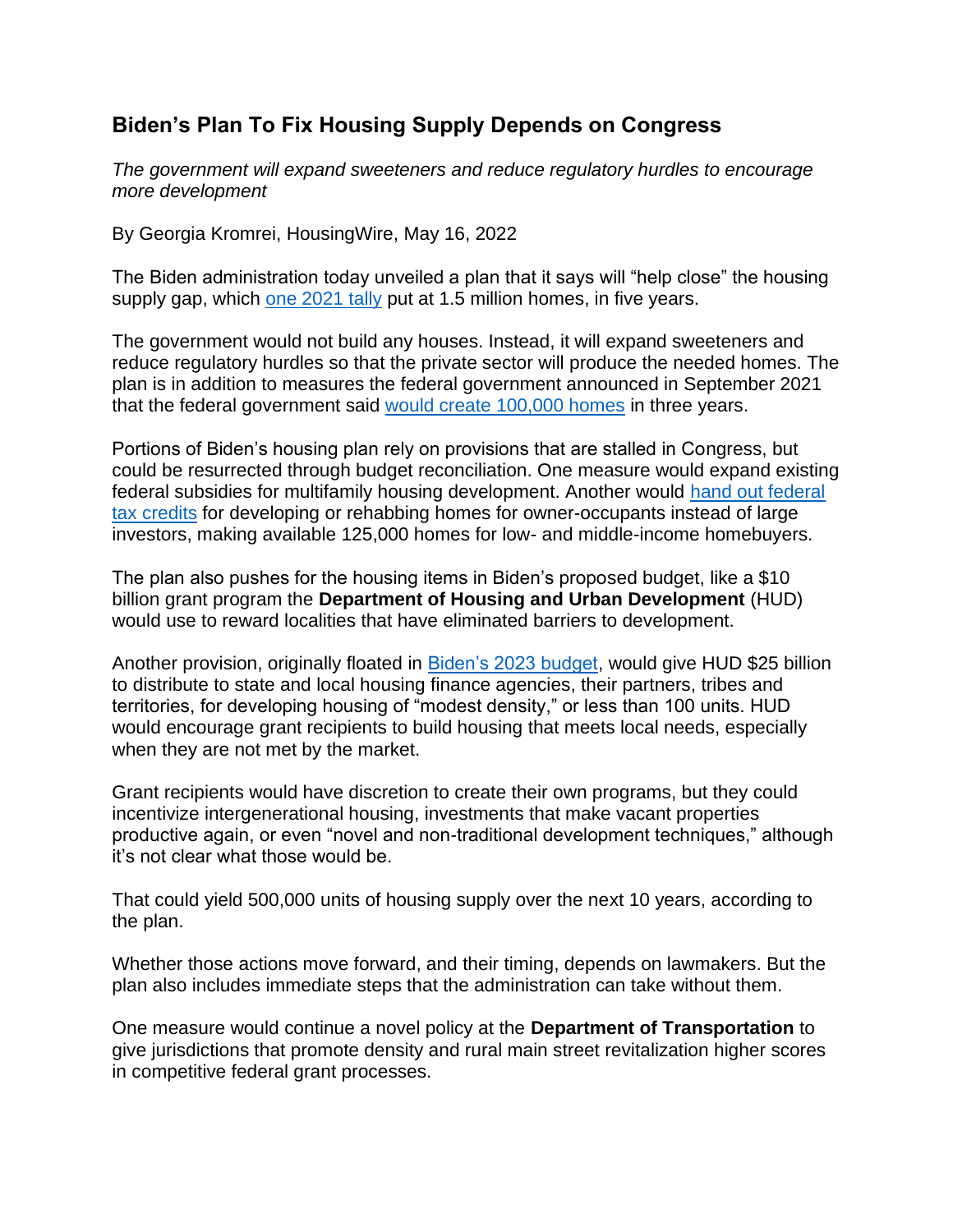The **Federal Housing Administration** (FHA) and the **Federal Housing Finance Agency** (FHFA) will also consider helping lenders pilot and scale renovation and construction financing for accessory dwelling units, especially for low- and moderateincome homeowners, and look for ways to finance renovation of single-family homes and dwellings with less than five units.

The FHFA will also consider whether **Fannie Mae** should purchase construction to permanent multifamily loans, which would streamline the development process and reduce costs for developers. The measure would stop short of financing land purchases, however.

In justifying the plan to boost affordable housing supply, the plan highlights the contribution of housing costs to inflation. About a third of the Consumer Price Index, a chief measure of inflation, is composed of housing costs.

"On the nightly news you hear about gas and groceries, and while those things are critically important, when trying to buy a house, inflation is really daunting," said Buzz Roberts, CEO of the **National Association of Affordable Housing Lenders**. "If you get a higher mortgage rate, there's still some chance you can refinance out, but the price is baked in."

The plan also highlighted the role that manufactured housing plays in affordable housing. Most people who purchase new manufactured homes use chattel loans instead of conventional mortgage financing, which have higher interest rates and fewer consumer protections, the **Consumer Financial Protection Bureau** found.

The national plan also touted a recent announcement from Freddie Mac that it will look at whether to finance chattel loans for manufactured housing. To do so, it first needs FHFA's approval.

Under Biden's plan, HUD will also increase the "usability" of its lending for manufactured housing. Specifically, it will support greater securitization of those loans through **Ginnie Mae**'s platform, update its guidance allowing manufacturers to modernize and expand their production lines, and help manufacturers respond to supply chain issues.

HUD did not immediately respond to a request to comment on how it would accomplish those objectives.

In a statement, Bob Broeksmit, CEO of the **Mortgage Bankers Association**, was supportive of the plan, especially efforts to encourage manufactured housing and make more financing available for multifamily development and rehabilitation.

But the trade association also suggested that if the administration wants to improve financing for multifamily projects, it could start by correcting deficiencies in HUD's multifamily accelerated processing program.